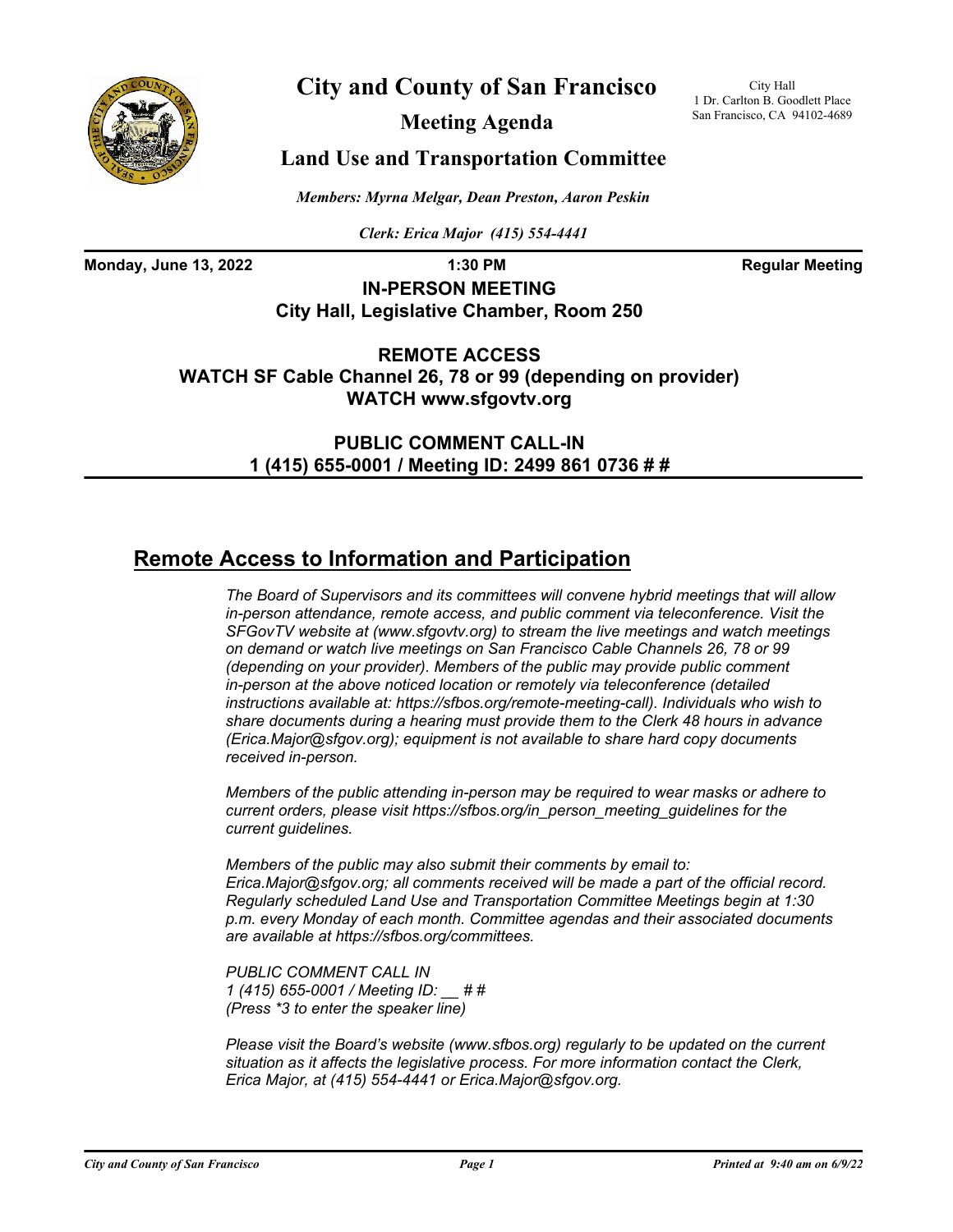## **ROLL CALL AND ANNOUNCEMENTS**

### **AGENDA CHANGES**

### **COMMUNICATIONS**

## **REGULAR AGENDA**

#### **1. [211232](http://sfgov.legistar.com/gateway.aspx?m=l&id=38102) [Administrative Code - Housing Innovation Program] Sponsors: Melgar; Mar and Mandelman**

Ordinance amending the Administrative Code to create the Housing Innovation Program to develop, finance, and support certain additional housing opportunities for low-income and moderate-income residents, including loans and technical assistance for certain low-income and moderate-income property owners to construct accessory dwelling units or other new units on their property, subject to certain conditions, loans for certain low-income and moderate-income tenants who are at risk of displacement and licensed childcare providers, and grants for organizations to create marketing and educational materials about wealth-building and homeownership for residents who have been historically disadvantaged and to develop creative construction design prototypes for low-income and moderate-income residents.

11/30/21; ASSIGNED UNDER 30 DAY RULE to the Rules Committee.

12/3/21; REFERRED TO DEPARTMENT.

1/11/22; SUBSTITUTED AND ASSIGNED to the Land Use and Transportation Committee.

1/18/22; REFERRED TO DEPARTMENT.

1/31/22; AMENDED, AN AMENDMENT OF THE WHOLE BEARING SAME TITLE.

1/31/22; CONTINUED AS AMENDED.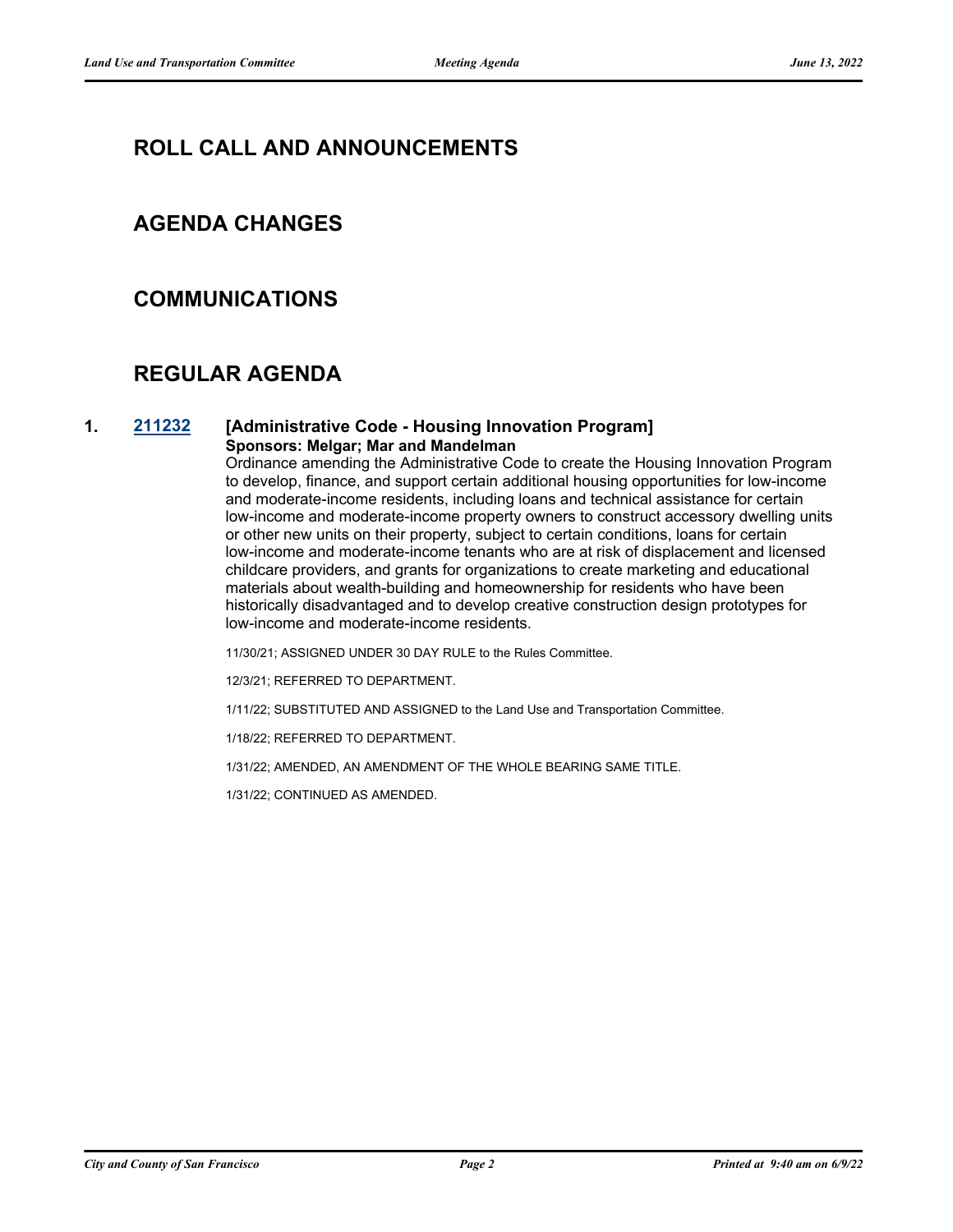#### **2. [220262](http://sfgov.legistar.com/gateway.aspx?m=l&id=38454) [Planning, Administrative Codes - Affordable Housing Code Enforcement] Sponsor: Mayor**

Ordinance amending the Planning Code to permit the Mayor's Office of Housing and Community Development to enforce, and collect fines and penalties for violations of, Planning Code provisions governing affordable housing; amending the Administrative Code to allow the Mayor's Office of Housing and Community Development (MOHCD) to use the proceeds in the Affordable Housing Enforcement Fund for all Planning Code enforcement activities by MOHCD relating to affordable housing; affirming the Planning Department's determination under the California Environmental Quality Act; and making findings of consistency with the General Plan, and the eight priority policies of Planning Code, Section 101.1, and findings of public necessity, convenience, and welfare under Planning Code, Section 302.

3/15/22; ASSIGNED UNDER 30 DAY RULE to the Land Use and Transportation Committee.

3/18/22; REFERRED TO DEPARTMENT.

4/4/22; RESPONSE RECEIVED.

6/2/22; RESPONSE RECEIVED.

### **3. [220036](http://sfgov.legistar.com/gateway.aspx?m=l&id=38231) [Planning Code - Electric Vehicle Charging Locations]**

#### **Sponsors: Mayor; Mandelman, Stefani, Melgar, Mar and Dorsey** Ordinance amending the Planning Code to create Electric Vehicle Charging Location and Fleet Charging as Automotive Uses, allow conversion of Automotive Service Stations to Electric Vehicle Charging Locations without Conditional Use authorization and principally permit conversion of other Automotive Uses to Electric Vehicle Charging Locations, revise zoning control tables to reflect these changes, and require annual reporting by the Planning Department regarding Electric Vehicle Charging Location and Fleet Charging project approvals; affirming the Planning Department's determination

under the California Environmental Quality Act; and making findings of consistency with the General Plan, and the eight priority policies of Planning Code, Section 101.1, and findings of public necessity, convenience, and welfare under Planning Code, Section 302.

1/11/22; ASSIGNED UNDER 30 DAY RULE to the Land Use and Transportation Committee.

1/18/22; REFERRED TO DEPARTMENT.

2/10/22; RESPONSE RECEIVED.

5/3/22; SUBSTITUTED AND ASSIGNED to the Land Use and Transportation Committee.

5/11/22; REFERRED TO DEPARTMENT.

5/12/22; RESPONSE RECEIVED.

5/17/22; RESPONSE RECEIVED.

5/17/22; RESPONSE RECEIVED.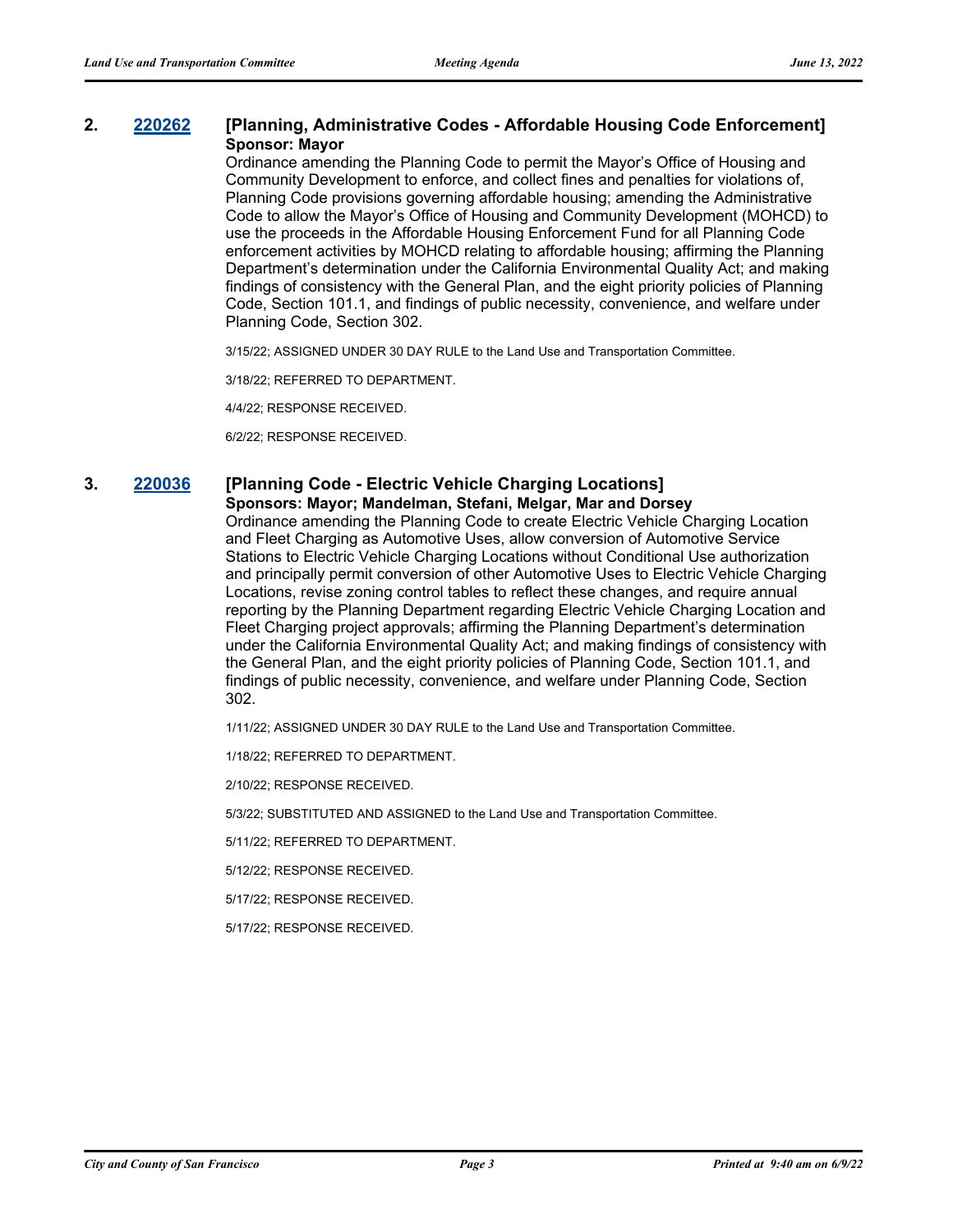#### **4. [211092](http://sfgov.legistar.com/gateway.aspx?m=l&id=37962) [Planning Code - Automotive Uses; Housing Density] Sponsor: Mayor**

Ordinance amending the Planning Code to increase density on lots with auto-oriented uses where housing is permitted, but which do not currently have any residential use or a legacy business, and remove the Conditional Use requirement to change the use of an Automobile Service Station or Automotive Use to another use, and amend zoning control tables to reflect this change; affirming the Planning Department's determination under the California Environmental Quality Act; making findings of consistency with the General Plan, and the eight priority policies of Planning Code, Section 101.1; and making findings of public necessity, convenience, and welfare as required by Planning Code, Section 302.

10/19/21; ASSIGNED UNDER 30 DAY RULE to the Land Use and Transportation Committee.

10/22/21; REFERRED TO DEPARTMENT.

12/20/21; RESPONSE RECEIVED.

2/15/22; SUBSTITUTED AND ASSIGNED to the Land Use and Transportation Committee.

2/23/22; REFERRED TO DEPARTMENT.

2/24/22; RESPONSE RECEIVED.

2/28/22; CONTINUED TO CALL OF THE CHAIR.

### **ADJOURNMENT**

*NOTE: Pursuant to Government Code Section 65009, the following notice is hereby given: if you challenge, in court, the general plan amendments or planning code and zoning map amendments described above, you may be limited to raising only those issues you or someone else raised at the public hearing described in this notice, or in written correspondence delivered to the Board of Supervisors at, or prior to, the public hearing.*

## **LEGISLATION UNDER THE 30-DAY RULE**

*NOTE: The following legislation will not be considered at this meeting. Board Rule 3.22 provides that when an Ordinance or Resolution is introduced which would CREATE OR REVISE MAJOR CITY POLICY, the Committee to which the legislation is assigned shall not consider the legislation until at least thirty days after the date of introduction. The provisions of this rule shall not apply to the routine operations of the departments of the City or when a legal time limit controls the hearing timing. In general, the rule shall not apply to hearings to consider subject matter when no legislation has been presented, nor shall the rule apply to resolutions which simply URGE action to be taken.*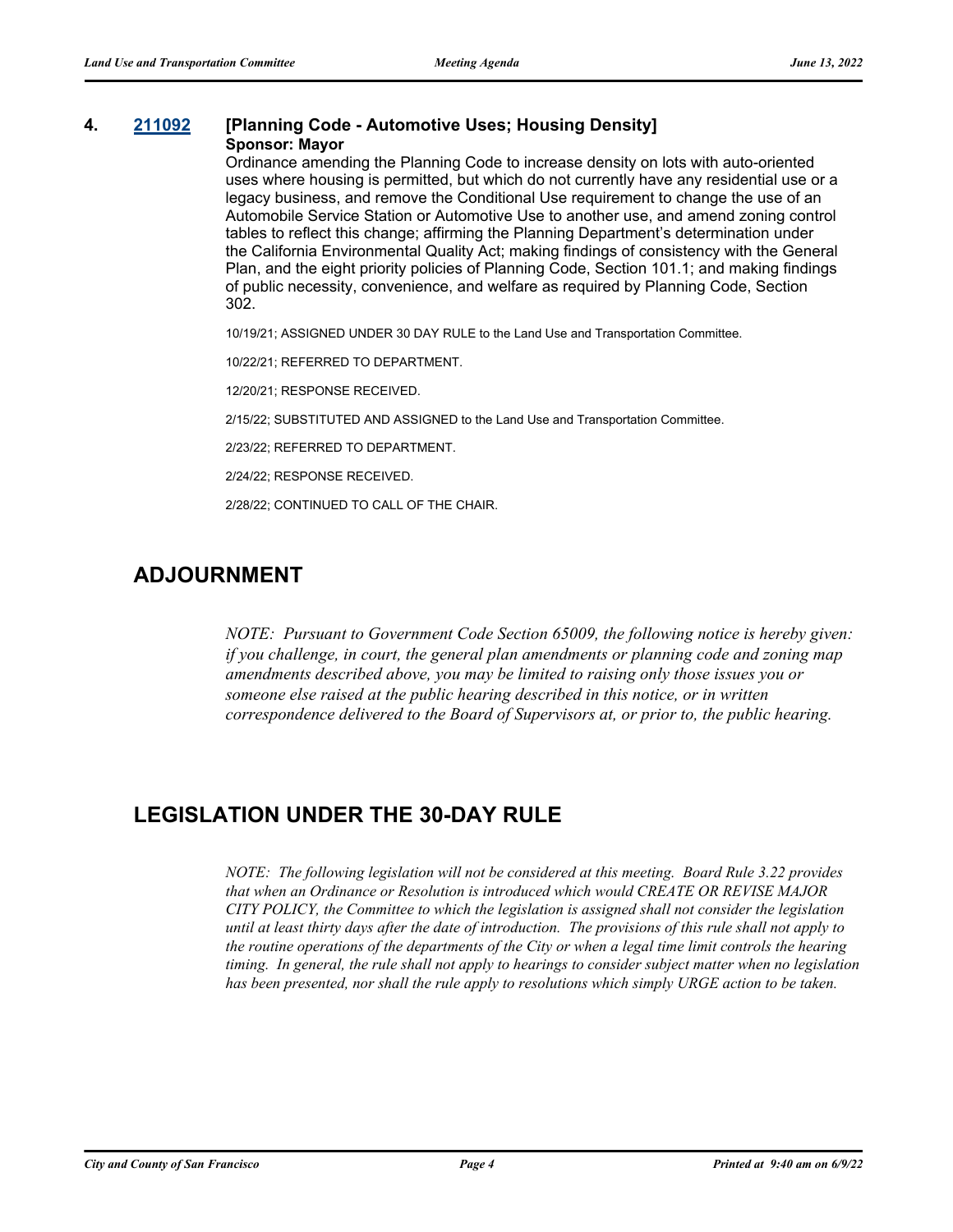### **[220643](http://sfgov.legistar.com/gateway.aspx?m=l&id=38835) [Planning Code - Tenderloin Neon Special Sign District] Sponsor: Preston**

Ordinance amending the Planning Code to create the Tenderloin Neon Special Sign District within the North of Market Residential Special Use District; enacting zoning controls for neon signs within the Special Sign District; affirming the Planning Department's determination under the California Environmental Quality Act; and making findings of consistency with the General Plan, and the eight priority policies of Planning Code, Section, 101.1, and public necessity, convenience, and welfare findings pursuant to Planning Code, Section 302.

5/24/22; ASSIGNED UNDER 30 DAY RULE to the Land Use and Transportation Committee.

6/1/22; REFERRED TO DEPARTMENT.

### **[220654](http://sfgov.legistar.com/gateway.aspx?m=l&id=38846) [Planning Code - Landmark Designation - City Cemetery] Sponsor: Chan**

Ordinance amending the Planning Code to designate City Cemetery, the majority of Assessor's Parcel Block No. 1313, Lot No. 029, located in Lincoln Park on the north side of Clement Street, to the east of the San Francisco Veteran Affairs Medical Center (formerly the Fort Miley Military Reservation), to the east and south of the Golden Gate National Recreation Area, and to the west of Assessor's Parcel Block Nos. 1312, 1392, and 1401, as a Landmark consistent with the standards set forth in Article 10 of the Planning Code; affirming the Planning Department's determination under the California Environmental Quality Act; and making public necessity, convenience, and welfare findings under Planning Code, Section 302, and findings of consistency with the General Plan, and the eight priority policies of Planning Code, Section 101.1. (Historic Preservation Commission)

5/25/22; RECEIVED FROM DEPARTMENT.

6/7/22; ASSIGNED UNDER 30 DAY RULE to the Land Use and Transportation Committee.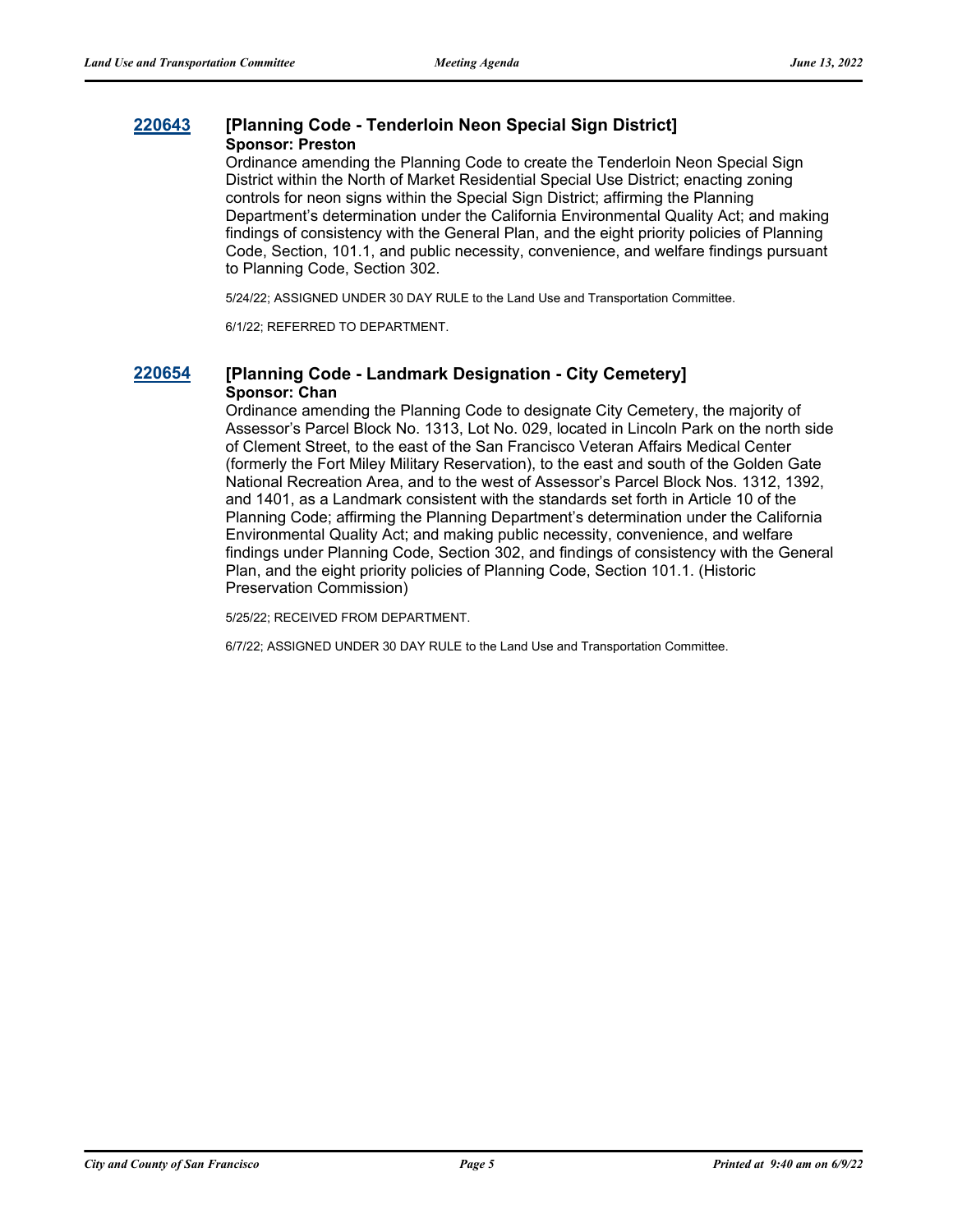#### **Agenda Item Information**

Each item on the Consent or Regular agenda may include the following documents:

1) Legislation

2) Budget and Legislative Analyst report

3) Department or Agency cover letter and/or report

4) Public correspondence

These items are available for review at City Hall, 1 Dr. Carlton B. Goodlett Place, Room 244, Reception Desk or at https://sfbos.org/legislative-research-center-lrc.

#### **Meeting Procedures**

The Board of Supervisors is the legislative body of the City and County of San Francisco. The Board has several standing committees where legislation is the subject of hearings at which members of the public are urged to testify. The full Board does not hold a second public hearing on measures which have been heard in committee.

Board procedures do not permit: 1) persons in the audience to vocally express support or opposition to statements by Supervisors or by other persons testifying; 2) ringing and use of cell phones, pagers, and similar sound-producing electronic devices; 3) bringing in or displaying signs in the meeting room; and 4) standing in the meeting room. Each member of the public will be allotted the same maximum number of minutes to speak as set by the President or Chair at the beginning of each item or public comment, excluding City representatives; except that public speakers using interpretation assistance will be allowed to testify for twice the amount of the public testimony time limit. If simultaneous interpretation services are used, speakers will be governed by the public testimony time limit applied to speakers not requesting interpretation assistance. Members of the public who want a document displayed should provide in advance of the meeting to the Clerk of the Board (bos.legislation@sfgov.org), clearly state such during testimony, and subsequently request the document be removed when they want the screen to return to live coverage of the meeting. Hard copy documents may no be shared during in-person meetings.

IMPORTANT INFORMATION: The public is encouraged to testify at Committee meetings. Persons unable to attend the meeting may submit to the City, by the time the proceedings begin, written comments regarding the agenda items. These comments will be made a part of the official public record and shall be brought to the attention of the Board of Supervisors. Written communications expected to be made a part of the official file should be submitted to the Clerk of the Board or Clerk of a Committee: 1 Dr. Carlton B. Goodlett Place, Room 244, San Francisco, CA 94102. Communications which are not received prior to the hearing may be delivered to the Clerk of the Board or Clerk of the Committee and will be shared with the Members.

COPYRIGHT: All system content that is broadcasted live during public proceedings is secured by High-bandwidth Digital Content Protection (HDCP), which prevents copyrighted or encrypted content from being displayed or transmitted through unauthorized devices. Members of the public who wish to utilize chamber digital, audio and visual technology may not display copyrighted or encrypted content during public proceedings.

AGENDA PACKET: Available on the internet at https://www.sfbos.org/meetings. Meetings are cablecast on SFGovTV, the Government Channel, at www.sfgovtv.org or Cable Channels 26, 78 or 99 (depending on your provider). For USB copies call (415) 554-4188.

LANGUAGE INTERPRETERS: Language services are available in Spanish, Chinese and Filipino at all regular and special Board and Committee meetings if made at least 48 hours in advance of the meeting to help ensure availability. For more information or to request services: Contact Wilson Ng or Arthur Khoo at (415) 554-5184.

傳譯服務: 所有常規及特別市參事會會議和常務委員會會議將提供西班牙文, 中文以及菲律賓文的傳譯服務, 但必須 在會議前最少48小時作出請求, 以確保能獲取到傳譯服務. 將因應請求提供交替傳譯服務, 以便公眾向有關政府機構 發表意見. 如需更多資訊或請求有關服務, 請致電(415) 554-5184聯絡我們.

AVISO EN ESPAÑOL: Los servicios de idiomas están disponibles en español, chino, y filipino en todas las reunions regulares y reuniones especiales de la Junta, de los Comités, si se solicita por lo menos 48 horas antes de la reunión para ayudar a garantizar su disponibilidad. Para más información o solicitar servicios, por favor contactar a (415) 554-5184.

PAUNAWA: Mayroong serbisyong pang-wika sa Espanyol, Tsino at Pilipino para sa lahat ng mga regular at espesyal na pagpupulong ng Board, at Komite ng Board. Sa kasalukuyan, mayroong serbisyo sa wikang Pilipino na maaaring hilingin, 48